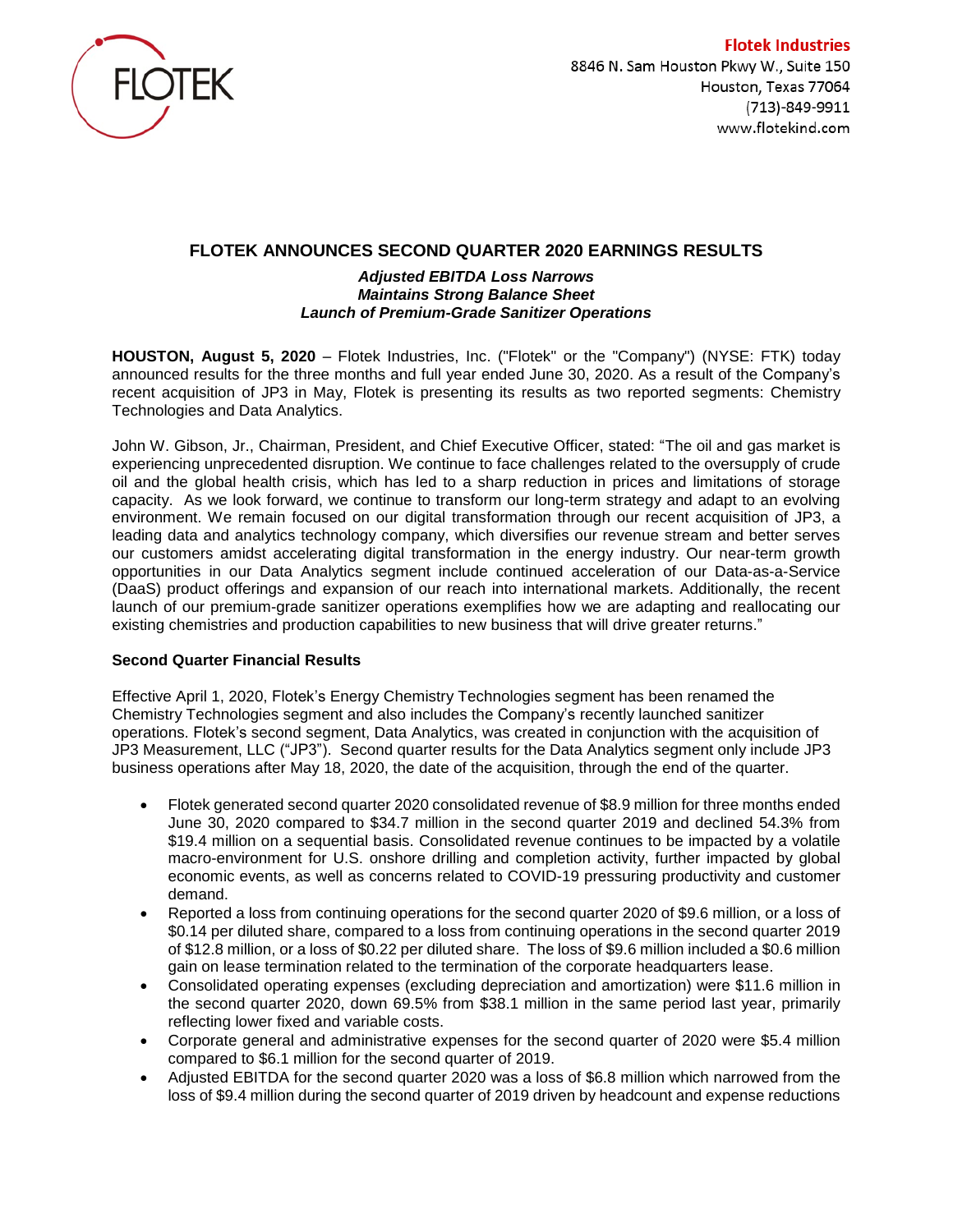

in freight, equipment rentals, and travel & entertainment. Although revenue fell sequentially by 54.3%, Flotek's progress in cost reduction resulted in adjusted EBITDA decreasing by only 4.0% sequentially.

The Company expects to delay the filing of its second quarter 2020 Form 10-Q, as the Company may need to make adjustments in previously issued financial statements to the classification on the statements of cash flows related to the sale of Florida Chemical Company to Archer-Daniels-Midland in February 2019 and related escrow account. The Company is working diligently to finish its review and file the Form 10-Q by August 17, 2020. The Company currently does not anticipate any impact from this adjustment on its overall cash position or statement of operations for fiscal year 2020 or prior periods.

## **Balance Sheet and Liquidity**

As of June 30, 2020, the Company had cash and equivalents of \$59.9 million. As previously disclosed, on April 16, 2020, the Company received a \$4.8 million loan and JP3 received a \$0.9 million loan, both pursuant to the Paycheck Protection Program administered by the United States Small Business Administration as part of the Coronavirus Aid, Relief, and Economic Security Act (the "CARES Act").

Additionally, in the first quarter of 2020, Flotek recorded an income tax provision of \$6.1 million pursuant to the CARES Act extended net operating loss ("NOL") carryback provisions and has a remaining NOL as of December 31, 2019 of approximately \$49.7 million which is fully covered by a valuation allowance.

In response to the pandemic and the volatile oil and gas market environment, the Company has taken numerous actions over the past two quarters to increase its financial flexibility and preserve liquidity, including reducing headcount, decreasing compensation for executive officers and the Board of Directors, and cutting back discretionary spending.

#### **Premium-Grade Sanitizer Operations**

Last quarter, Flotek utilized its existing chemical production capabilities and facilities to begin producing high-quality sanitizers, which it initially donated to local communities, including first responders, hospitals, schools, homeless shelters and senior residential communities during the first half of the year.

Driven by increased demand for high-quality sanitizer products and long-term commercial opportunities, in the second quarter, Flotek launched a commercial line of premium-grade, U.S. Food and Drug Administration-registered sanitizers and disinfectants for commercial and personal consumer use.

The new commercial product line enables Flotek to diversify its business model, while leveraging its expertise in specialty chemistry, ISO-certified manufacturing, supply chain management and research, along with its historic consumer market experience. Products, which include hand and surface sanitizers, target growth opportunities across diverse sectors including hospitals, travel and hospitality, food services, e-commerce and retail, sports and entertainment and other industrial and commercial markets.

Results for sanitizer operations are reported as a part of the Chemistry Technologies segment.

#### **JP3**

As previously announced, in May, Flotek acquired 100% ownership of JP3, an equipment and data company that automates real-time data and analytics to the energy industry to maximize the value of their hydrocarbons. The transaction was valued at \$36.6 million, comprised of \$25 million in cash and 11.5 million shares in Flotek, with the potential for a \$5 million earnout based on the future share price of Flotek. In July, JP3 finalized its joint sales and marketing agreement with Phillips 66 to launch a data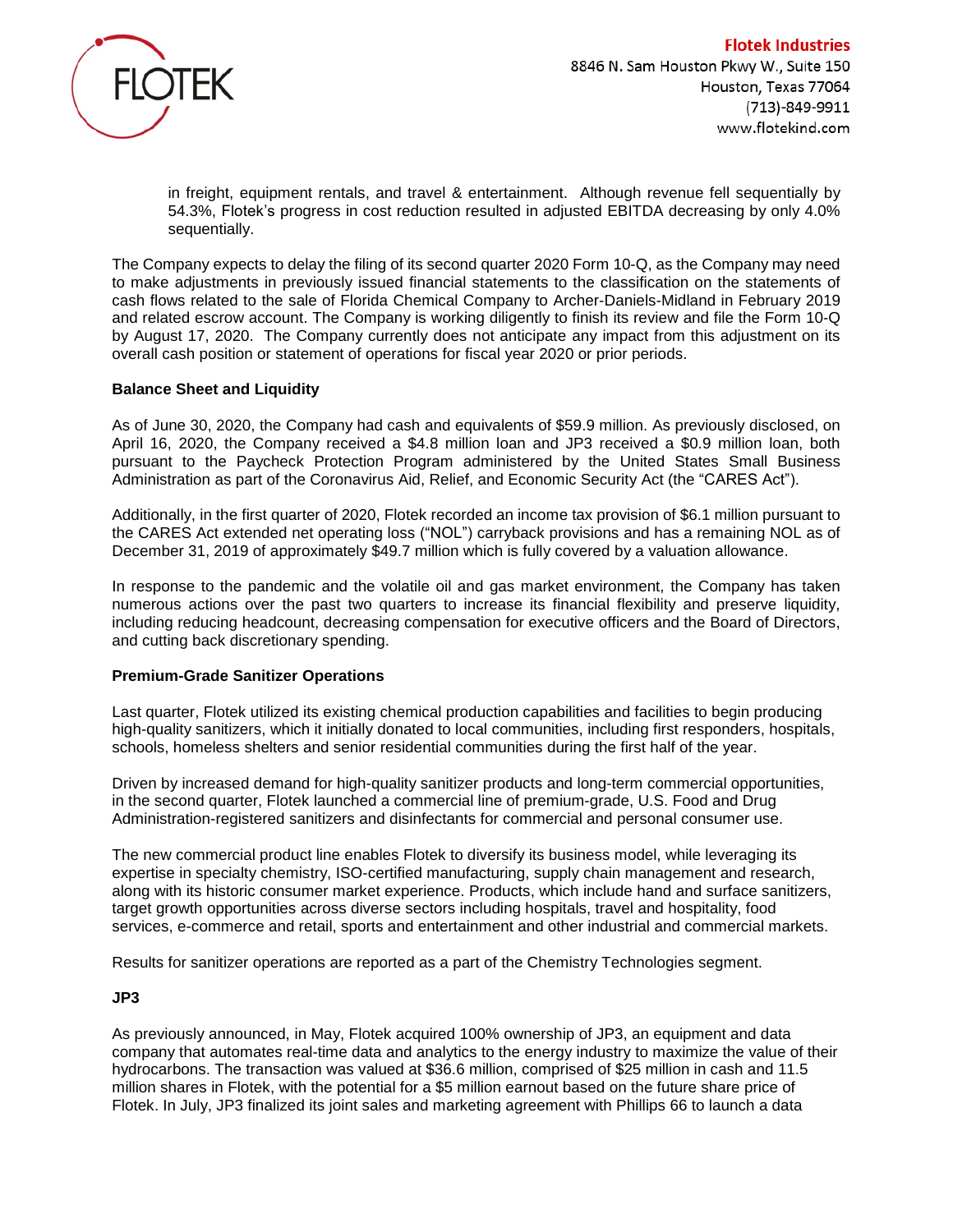

service solution aimed at providing significant savings to refined fuels producers, transporters, and distribution of terminal operations.

Results for JP3 operations are reported in the Data Analytics segment after May 18, 2020, the date of the acquisition.

## **Leadership Updates**

Flotek has announced several changes within its executive leadership team.

- Michael E. Borton recently joined as Chief Financial Officer (CFO). Mr. Borton was previously CFO at Dynasty Sports and Entertainment, a data and analytics sports and entertainment technology company, and prior served as CFO for multiple SaaS and technology companies.
- Effective June 22, 2020, TengBeng Koid joined in a newly created role as President of Global Business, where he oversees domestic and international business development strategy for both the Chemistry Technologies and Data Analytics segments of Flotek. In this role, Mr. Koid is also responsible for accelerating the JP3 DaaS transition and opening doors to new markets.
- Finally, Flotek is pleased to promote Ryan Ezell, Ph. D, in a newly created role as President of Chemistry Technologies. Previously, Dr. Ezell was Senior Vice President of Operations of Flotek.

These leadership changes exemplify how Flotek is positioning itself towards future growth.

## **Conference Call Details**

Flotek will host a conference call on Thursday, August 6, 2020, at 9:00 AM CT (10:00 AM ET) to discuss its operating results for the three months ended June 30, 2020. To participate in the call, participants should dial 888-390-3983 approximately five minutes prior to the start of the call. The call can also be accessed from Flotek's website at [www.flotekind.com.](http://www.flotekind.com/)

## **About Flotek Industries, Inc.**

Flotek empowers the energy industry to maximize the value of their hydrocarbon streams and improve return on invested capital through data-driven platforms and chemistry technologies. Flotek serves downstream, midstream and upstream customers, both domestic and international. Flotek is a publicly traded company headquartered in Houston, Texas, and its common shares are traded on the New York Stock Exchange under the ticker symbol "FTK." For additional information, please visit Flotek's web site at [www.flotekind.com.](http://www.flotekind.com/)

## **Forward-Looking Statements**

Certain statements set forth in this press release constitute forward-looking statements (within the meaning of Section 27A of the Securities Act of 1933 and Section 21E of the Securities Exchange Act of 1934) regarding Flotek Industries, Inc.'s business, financial condition, results of operations and prospects. Words such as will, continue, expects, anticipates, intends, plans, believes, seeks, estimates and similar expressions or variations of such words are intended to identify forward-looking statements, but are not the exclusive means of identifying forward-looking statements in this press release. Although forward-looking statements in this press release reflect the good faith judgment of management, such statements can only be based on facts and factors currently known to management. Consequently, forward-looking statements are inherently subject to risks and uncertainties, and actual results and outcomes may differ materially from the results and outcomes discussed in the forward-looking statements. Further information about the risks and uncertainties that may impact the Company are set forth in the Company's most recent filing with the Securities and Exchange Commission on Form 10-K (including, without limitation, in the "Risk Factors" section thereof), and in the Company's other SEC filings and publicly available documents. Readers are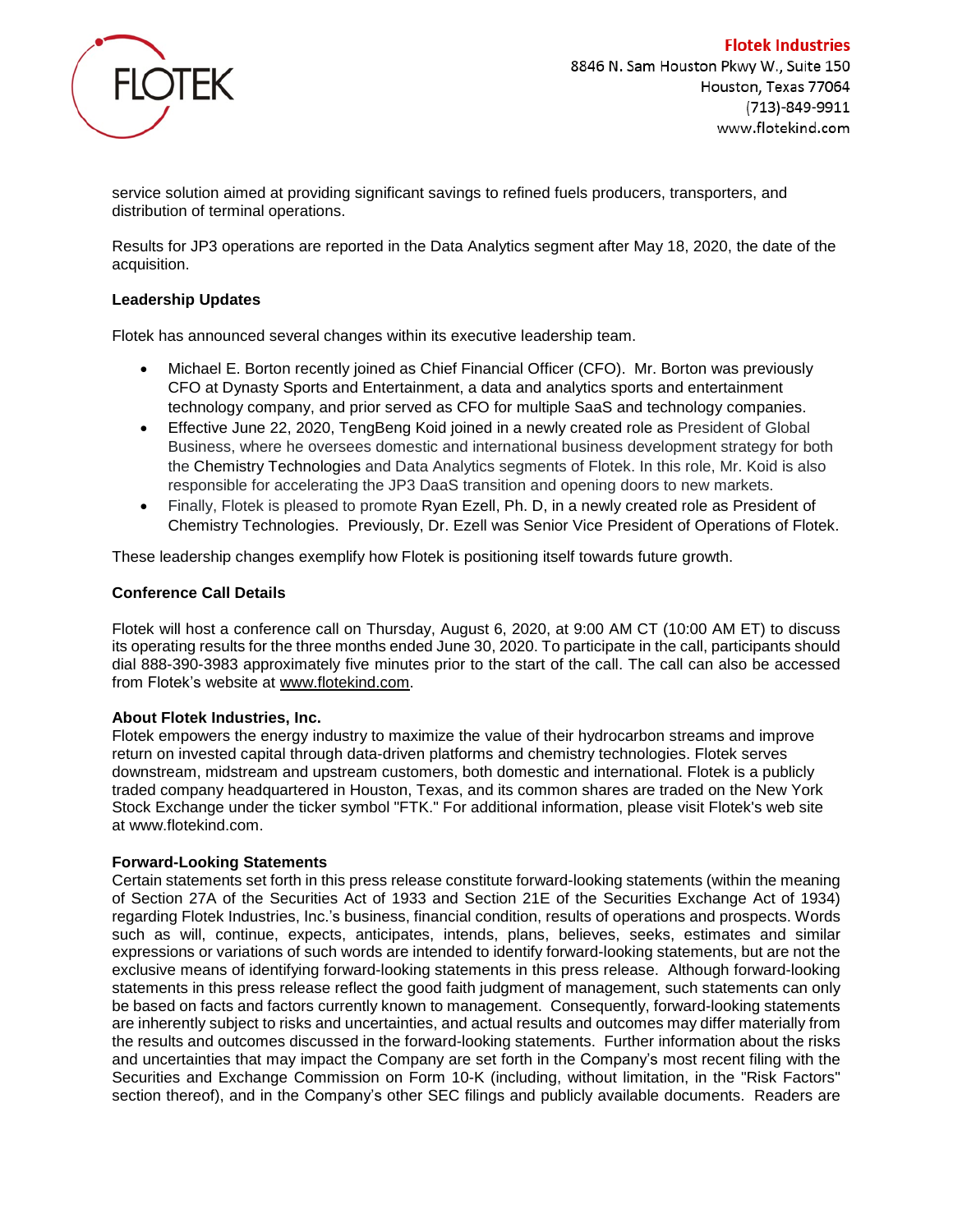

urged not to place undue reliance on these forward-looking statements, which speak only as of the date of this press release. The Company undertakes no obligation to revise or update any forward-looking statements in order to reflect any event or circumstance that may arise after the date of this press release.

**Inquiries, contact:** Danielle Allen Senior Vice President, Global Communications & Technology Commercialization E: DAllen@flotekind.com P: (713) 726-5322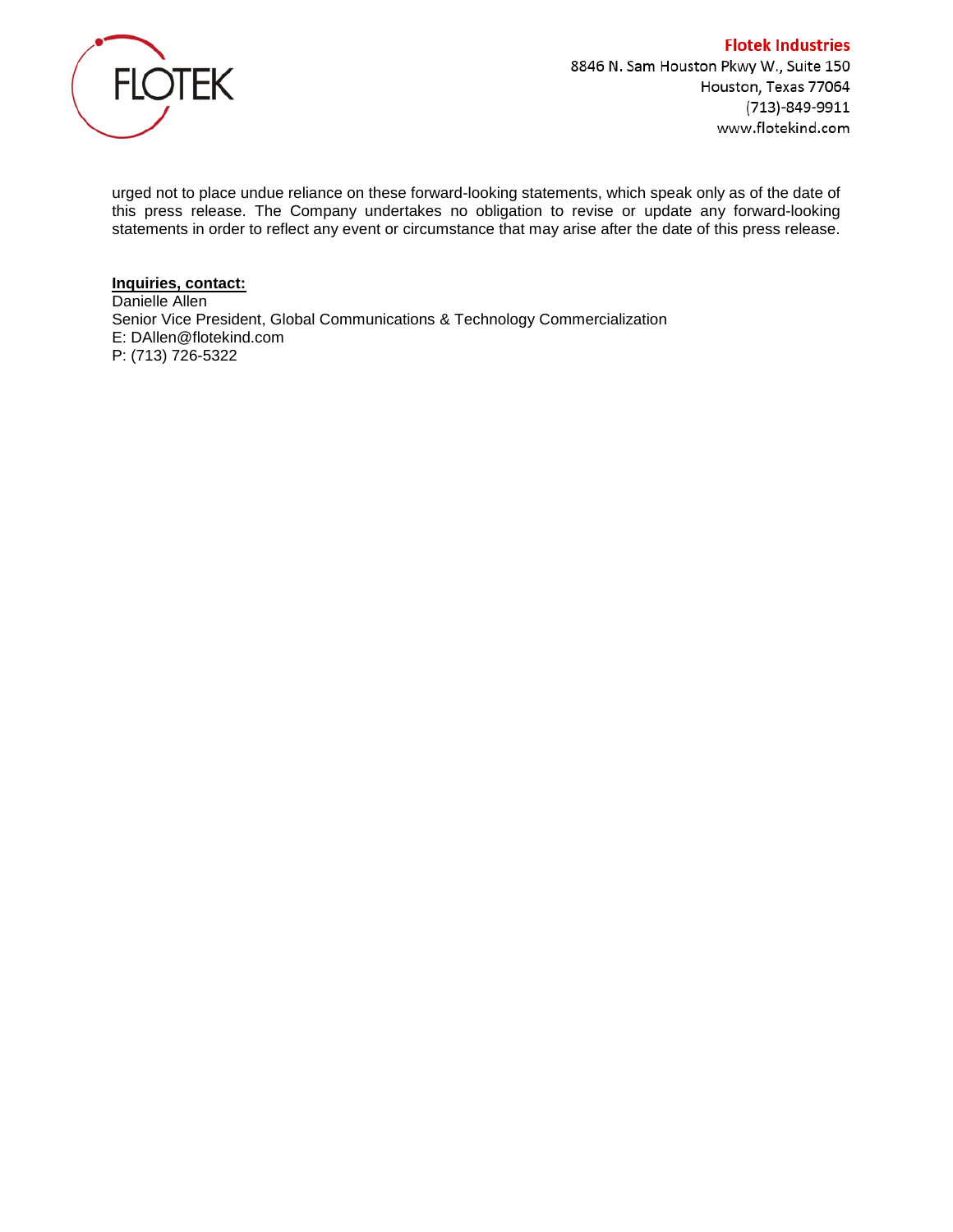

8846 N. Sam Houston Pkwy W., Suite 150 Houston, Texas 77064 (713)-849-9911 www.flotekind.com

#### **Flotek Industries, Inc. Unaudited Condensed Consolidated Statements of Operations (in thousands, except per share data)**

|                                                                                              | <b>Three Months Ended</b> |           |           |           | <b>Six Months Ended</b>  |    |                          |    |           |  |
|----------------------------------------------------------------------------------------------|---------------------------|-----------|-----------|-----------|--------------------------|----|--------------------------|----|-----------|--|
|                                                                                              | 6/30/2020                 |           | 6/30/2019 |           | 3/31/2020                |    | 6/30/2020                |    | 6/30/2019 |  |
| Revenue                                                                                      | \$                        | 8,880     | \$        | 34,692    | \$<br>19,416             | \$ | 28,296                   | \$ | 77,949    |  |
| <b>Costs and expenses:</b>                                                                   |                           |           |           |           |                          |    |                          |    |           |  |
| Operating expenses (excluding depreciation and amortization)                                 |                           | 11,632    |           | 38,121    | 22,841                   |    | 34,473                   |    | 82,089    |  |
| Corporate general and administrative                                                         |                           | 5,395     |           | 6,054     | 4,493                    |    | 9,888                    |    | 13,335    |  |
| Depreciation and amortization                                                                |                           | 468       |           | 2,119     | 2,191                    |    | 2,659                    |    | 4,379     |  |
| Research and development                                                                     |                           | 1,638     |           | 2,076     | 2,555                    |    | 4,193                    |    | 4,360     |  |
| (Gain) loss on disposal of long-lived assets                                                 |                           | (22)      |           | (4)       | (33)                     |    | (55)                     |    | 1,093     |  |
| Impairment of fixed and long-lived assets                                                    |                           |           |           |           | 57,454                   |    | 57,454                   |    |           |  |
| Total costs and expenses                                                                     |                           | 19,111    |           | 48,366    | 89,501                   |    | 108,612                  |    | 105,256   |  |
| Loss from operations                                                                         |                           | (10, 231) |           | (13, 674) | (70,085)                 |    | (80, 316)                |    | (27, 307) |  |
| Other (expense) income:                                                                      |                           |           |           |           |                          |    |                          |    |           |  |
| Gain on Lease Termination                                                                    |                           | 576       |           |           |                          |    | 576                      |    |           |  |
| Interest expense                                                                             |                           | (16)      |           | (16)      | (4)                      |    | (20)                     |    | (2,013)   |  |
| Other (expense) income, net                                                                  |                           | 78        |           | 693       | (47)                     |    | 31                       |    | 800       |  |
| Total other (expense) income                                                                 |                           | 638       |           | 677       | (51)                     |    | 587                      |    | (1, 213)  |  |
| Loss before income taxes                                                                     |                           | (9, 593)  |           | (12, 997) | (70, 136)                |    | (79, 729)                |    | (28, 520) |  |
| Income tax benefit                                                                           |                           | 32        |           | 192       | 6,169                    |    | 6,201                    |    | 503       |  |
| Loss from continuing operations                                                              |                           | (9, 561)  |           | (12, 805) | (63, 967)                |    | (73, 528)                |    | (28, 017) |  |
| Income (loss) from discontinued operations, net of tax                                       |                           |           |           | (1,608)   | $\overline{\phantom{m}}$ |    | $\overline{\phantom{a}}$ |    | 44,466    |  |
| Net (loss) income                                                                            |                           | (9, 561)  |           | (14, 413) | (63, 967)                |    | (73, 528)                |    | 16,449    |  |
| Basic earnings (loss) per common share:                                                      |                           |           |           |           |                          |    |                          |    |           |  |
| Continuing operations                                                                        | \$                        | (0.14)    | \$        | (0.22)    | \$<br>(1.07)             | \$ | (1.17)                   | \$ | (0.48)    |  |
| Discontinued operations, net of tax                                                          |                           |           |           | (0.03)    |                          |    |                          |    | 0.76      |  |
| Basic earnings (loss) per common share                                                       | Ś.                        | (0.14)    | \$        | (0.25)    | \$<br>(1.07)             | \$ | (1.17)                   | \$ | 0.28      |  |
| Diluted earnings (loss) per common share:                                                    |                           |           |           |           |                          |    |                          |    |           |  |
| Continuing operations                                                                        | \$                        | (0.14)    | \$        | (0.22)    | \$<br>(1.07)             | \$ | (1.17)                   | \$ | (0.48)    |  |
| Discontinued operations, net of tax                                                          |                           |           |           | (0.03)    |                          |    |                          |    | 0.76      |  |
| Diluted earnings (loss) per common share                                                     | Ś.                        | (0.14)    | \$        | (0.25)    | \$<br>(1.07)             | \$ | (1.17)                   | \$ | 0.28      |  |
| Weighted average common shares:                                                              |                           |           |           |           |                          |    |                          |    |           |  |
| Weighted average common shares used in computing basic<br>earnings (loss) per common share   |                           | 66,035    |           | 58,608    | 59,836                   |    | 62,828                   |    | 58,491    |  |
| Weighted average common shares used in computing diluted<br>earnings (loss) per common share |                           | 66,035    |           | 58,608    | 59,836                   |    | 62,828                   |    | 58,491    |  |

(1) Results of the Company's Consumer and Industrial Chemistry Technologies ("CICT") segment are presented as discontinued operations for all periods.

(2) Prior periods presented for 2019 have been adjusted to reflect revisions to results determined not to be material to those prior periods.

# **Flotek Industries**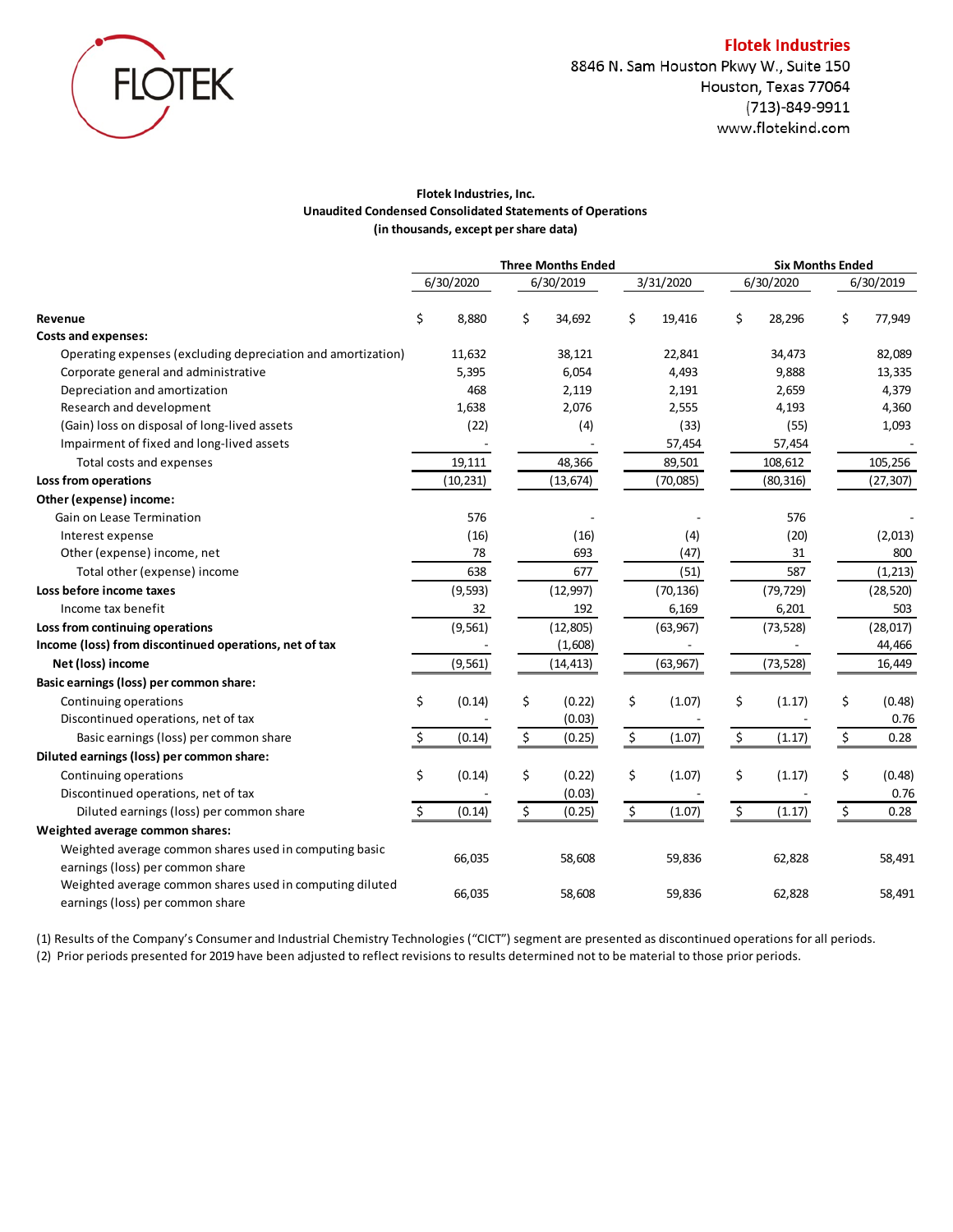

**Flotek Industries** 8846 N. Sam Houston Pkwy W., Suite 150 Houston, Texas 77064 (713)-849-9911 www.flotekind.com

#### **Flotek Industries, Inc. Unaudited Condensed Consolidated Balance Sheets (in thousands, except share data)**

|                                                                                  | June 30, 2020 | December 31, 2019 |
|----------------------------------------------------------------------------------|---------------|-------------------|
| <b>ASSETS</b>                                                                    |               |                   |
| Current assets:                                                                  |               |                   |
| Cash and cash equivalents                                                        | 59,926        | \$<br>100,575     |
| Restricted cash                                                                  | 664           | 663               |
| Accounts receivable, net of allowance for doubtful accounts of \$1,383           |               |                   |
| and \$1,527 at June 30, 2020 and December 31, 2019, respectively                 | 8,108         | 15,638            |
| Inventories, net                                                                 | 23,338        | 23,210            |
| Income taxes receivable                                                          | 6,846         | 631               |
| Other current assets                                                             | 2,407         | 13,191            |
| Total current assets                                                             | 101,289       | 153,908           |
| Property and equipment, net                                                      | 8,017         | 39,829            |
| Operating lease right-of-use assets                                              | 2,422         | 16,388            |
| Goodwill                                                                         | 17,522        |                   |
| Deferred tax assets, net                                                         | 152           | 152               |
| Other intangible assets, net                                                     | 12,777        | 20,323            |
| Other long-term assets                                                           | 17            |                   |
| <b>TOTAL ASSETS</b>                                                              | \$<br>142,196 | \$<br>230,600     |
| LIABILITIES AND STOCKHOLDERS' & EQUITY                                           |               |                   |
| <b>Current liabilities:</b>                                                      |               |                   |
| Accounts payable                                                                 | \$<br>7,877   | \$<br>16,231      |
| <b>Accrued liabilities</b>                                                       | 10,474        | 24,552            |
| Income taxes payable                                                             | 12            |                   |
| Current portion of long-term debt                                                | 2,527         |                   |
| Current portion of operating lease liabilities                                   | 654           | 486               |
| Current portion of finance lease liabilities                                     | 57            | 55                |
| <b>Total current liabilities</b>                                                 | 21,601        | 41,324            |
| Long-term debt, less current portion                                             | 3,144         |                   |
| Deferred revenue, long-term                                                      | 111           |                   |
| Long-term operating lease liabilities                                            | 8,497         | 16,973            |
| Long-term finance lease liabilities                                              | 127           | 158               |
| Deferred tax liabilities, net                                                    | 11            | 116               |
| <b>Total liabilities</b>                                                         | 33,491        | 58,571            |
| Stockholders' Equity:                                                            |               |                   |
| Preferred stock, \$0.0001 par value, 100,000 shares authorized; no shares issued |               |                   |
| and outstanding                                                                  |               |                   |
| Common stock, \$0.0001 par value, 140,000,000 shares authorized; 77,626,135      |               |                   |
| shares issued and 73,166,719 shares outstanding at June 30, 2020;                |               |                   |
| 63,656,897 shares issued and 59,511,416 shares outstanding at December 31,       |               |                   |
| 2019                                                                             | 7             | $\boldsymbol{6}$  |
| Additional paid-in capital                                                       | 357,980       | 347,564           |
| Accumulated other comprehensive income                                           | 51            | 181               |
| Retained earnings (accumulated deficit)                                          | (215, 767)    | (142, 238)        |
| Treasury stock, at cost; 4,459,416 and 4,145,481 shares at June 30, 2020 and     |               |                   |
| December 31, 2019 respectively                                                   | (33, 566)     | (33, 484)         |
| Total stockholders' equity                                                       | 108,705       | 172,029           |
| TOTAL LIABILITIES AND STOCKHOLDERS' EQUITY                                       | \$<br>142,196 | \$<br>230,600     |
|                                                                                  |               |                   |

(1) Results of the Company's Consumer and Industrial Chemistry Technologies ("CICT") segment are presented as discontinued operations for all periods.

(2) Prior periods presented for 2019 have been adjusted to reflect revisions to results determined not to be material to those prior periods.